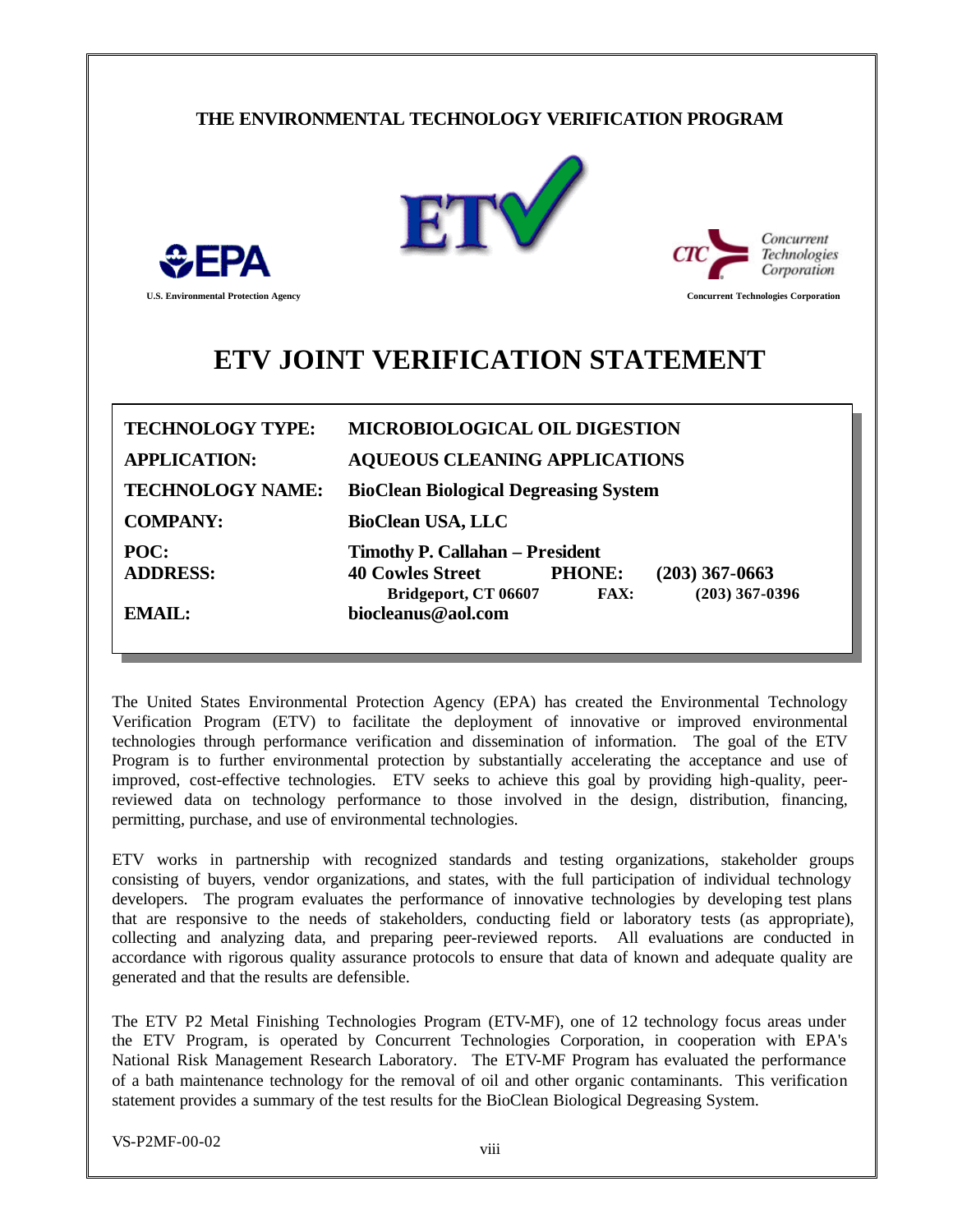## **VERIFICATION TEST DESCRIPTION**

The BioClean Biological Degreasing System (BioClean System) was tested, under actual production conditions, at the National Manufacturing Company in Sterling, IL. Alkaline cleaning is performed on metal parts at different times during the manufacturing process to remove oils, coolants and other metalworking fluids prior to electroplating. The verification test evaluated the ability of the BioClean System to remove oils at three soil loading rates (High Oil Load – HOL, Low Oil Load – LOL, and Spiked Oil Load – SOL).

Testing was conducted during three distinct 3-day test periods:

- During the first test period (HOL high oil load), the unit was operated with a normal soil loading rate from National Manufacturing's three zinc barrel plating lines. The soil was introduced into the system from metal parts.
- During the second test period (LOL low oil load), the unit was operated on only one of National Manufacturing's zinc barrel plating lines. The soil was introduced into the system from metal parts.
- During the third test period (SOL spiked oil load), the unit was operated with no metal parts entering the system. The soil was introduced into the system by adding three aliquots, in a short time frame, of a commonly used oil in National Manufacturing's process. The oil was added in its pure form.

Grab samples were collected from various parts of the system (cleaner tanks, BioClean holding tank and separator) during each test run. Historical operational data were taken from the testing facility in order to compare the labor and costs involved the parts cleaning operation.

#### **TECHNOLOGY DESCRIPTION**

The BioClean System employs an alkaline cleaning solution and control system that utilizes microbes in the solution to consume the oil/grease that is removed from parts during the cleaning process in the metal finishing industry. The system operates at relatively low temperatures ( $104^{\circ}F - 131^{\circ}F$ ) ( $40^{\circ}C - 55^{\circ}C$ ) and a pH range of 8.8 - 9.2, which is a viable habitat for these microorganisms. The cleaning process actually takes place in two separate operations. When parts come in contact with the solution, the oil and impurities are emulsified into micro-particulates. The particulates are then consumed by microorganisms, which are present in the bath or spray. The microbe consumption of the oil present in the bath, as its food source, results in the production of  $CO<sub>2</sub>$  as a by-product.

The Sterling facility has four plating lines that use a combination of rack and barrel plating technologies. Three of the four lines are zinc barrel plating, and the fourth is a multi-purpose (rack and barrel) line. The cleaning solutions from the four separate cleaning baths are pumped continuously into a holding tank that feeds the BioClean System. After BioClean treatment the cleaning solution is returned, by gravity, into the holding tank and then pumped back into the cleaner tanks. This operation is run in a continuous mode with level guards on the cleaner tanks that prevent overfilling. As a result of the dynamics of the BioClean process and the re-circulation of the bath solution, the consumption of oil by the microbes occurs throughout the BioClean Biological Degreasing System.

#### **VERIFICATION OF PERFORMANCE**

During verification testing, the oil concentration in the BioClean System was measured at the beginning and end of each test run at the separator and at each cleaner bath within the test area (baths 1-3 for HOL, bath 3 only for LOL and SOL). Oil entering the system was estimated by measuring the amount of oil on a representative set of parts and comparing the characteristics (part size, geometry, presence of threads) of the parts being cleaned during testing to similar parts from the measured part set. Oil concentration was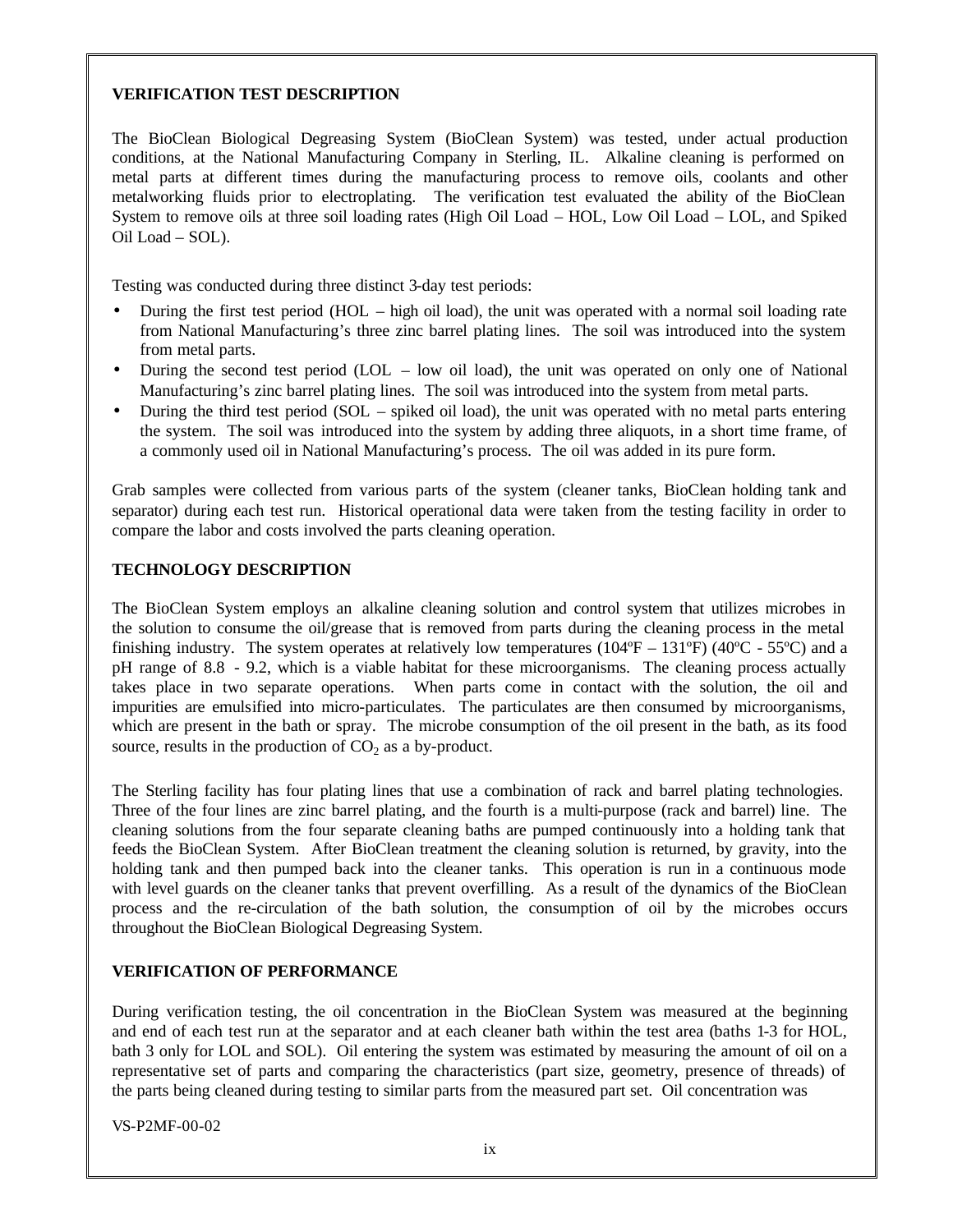measured using a modified EPA 8015 procedure (the modifications are changes to the extraction solvent and Gas Chromatograph column and settings).

The performance of the BioClean System was similar during LOL and HOL testing. During the LOL test period, the BioClean System cleaned  $28,549 \text{ ft}^2$  of metal parts that contained an estimated oil quantity of 79.7 kg. The greatest microbial growth response was seen during the HOL test. During that test period, the BioClean System cleaned 98,546 ft<sup>2</sup> of metal parts that contained an estimated oil quantity of 219.5 kg. Although a significant amount of oil was introduced into the system on the parts, the oil concentration in the BioClean System remained constant. The SOL test was conducted with no parts running through the Zinc Barrel Plating Line #3 and with its cleaning bath being fed into the BioClean System. The oil was introduced into the system in a short time frame through three aliquot additions. The system was spiked during the first hour of SOL Test Day #1. A total of 9.6 kg of oil was added to Cleaning Bath #3. The other cleaning baths were isolated from the BioClean System during the SOL test. An oil removal efficiency for the SOL is not presented in **Table i**, since the result would be less than the theoretical lower limit of zero. This may be due to the fact that the microbe concentration during the SOL test was approximately 1 percent of that during the HOL and LOL tests, and the oil was added as a bolus. It may be that oil must be emulsified prior to consumption by microbes. Additionally, the spike amount was relatively low with respect to the original oil content of the system. This result would also indicate the imprecision in determining oil consumption. A summary of the oil removal efficiency at the tested load rates is presented in **Table i**. The results of these short duration tests, however, do not reflect the fact that the BioClean System continues to digest oil during periods when production is not occurring.

|                 | Initial Oil<br>Content $(Kg)$ | Oil<br>Added (kg) | Final Oil<br>Content (kg) | Oil<br>Consumed<br>(kg) | Removal<br>Efficiency<br>% |
|-----------------|-------------------------------|-------------------|---------------------------|-------------------------|----------------------------|
| High Oil Load   | 52.1                          | 219.5             | 156.9                     | 114.7                   | 42                         |
| Low Oil Load    | 25.9                          | 79.7              | 60.9                      | 44.7                    | 42                         |
| Spiked Oil Load | 52.0                          | 9.6               | 76.6                      | $-15.0$                 | Not Calculated             |

## **Table i. Oil Removal Efficiency**

**Energy Use.** Because the BioClean cleaner is maintained at 120-125°F as opposed to the previous soak clean temperature of 140-145°F there is a savings in the utility costs of the preplate cleaning cycle. A comparison of the energy requirements for the BioClean System versus the previous soak cleaner used at National Manufacturing is shown in **Table ii**. The heating costs were calculated using the formulae found in the Metal Finishing Guidebook and Directory chapter on immersion heaters. BioClean auxiliary equipment includes pumps and heaters for the BioClean separator and holding tank.

|                                  | BioClean (kWhr) | Soak Cleaner (kWhr)                |  |
|----------------------------------|-----------------|------------------------------------|--|
| Heat Required for Startup        | 12,300          | $17,200$ (4 hr cycle, 50 cycle/yr) |  |
| Heat Required for Surface Loss   | 35,900          | 88,100                             |  |
| Heat Required for Tank Wall Loss | 13,500          | 20,300                             |  |
| BioClean Aux. Equipment.         | 34,100          | $\theta$                           |  |
| Total                            | 95,800          | 125,600                            |  |
| <b>Savings</b>                   | 29,800          |                                    |  |
| Savings (\$.07/kWhr)             | $$2,086$ /year  |                                    |  |

#### **Table ii. Energy Requirements**